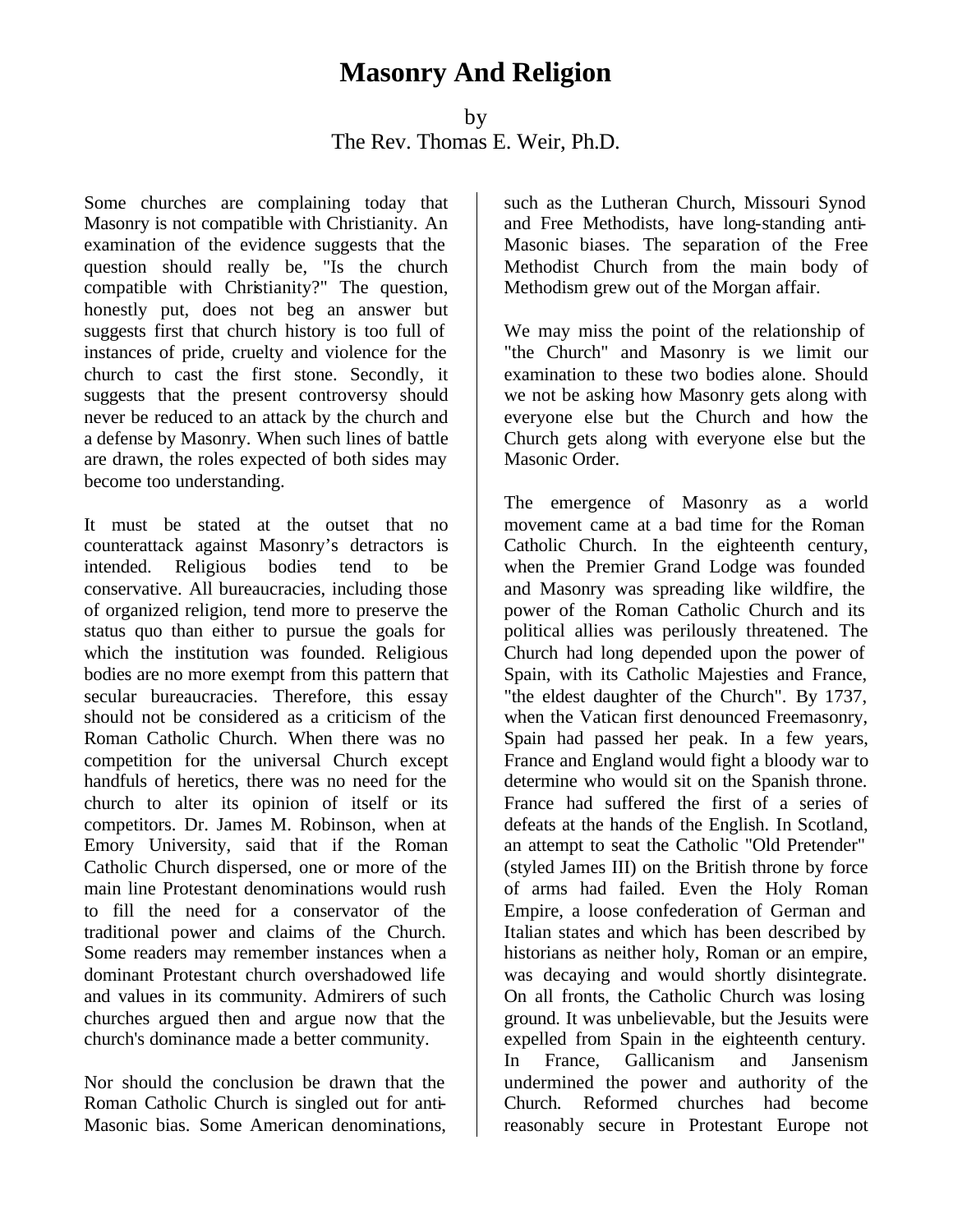many years earlier. Presbyterian order prevailed in Scotland only in 1690. The Thirty Years War between Catholic and Protestant factions of the Holy Roman Empire ended less than a hundred years earlier. Therefore, the Catholic Church and its relationships with individuals and organizations must be seen in the light of world politics. It is therefore not surprising that the expansion of Masonry was seen as a threat by the eighteenth century Catholic Church. A Grand Lodge of Free and Accepted (i.e. operative and speculative) Masons, founded on principles of the brotherhood of man — all men — and the Fatherhood of God introduced a new social element that was an implicit challenge to the supremacy of the Church in social matters. Although early Masonic ritual was explicitly Christian, Masons did not acknowledge the Roman Catholic Church as the only vehicle in which God might move about His earth. The evidence also suggests that Masonry was much more involved in politics in Mediterranean countries than expected or allowed in modern English-speaking Lodges. The use of Masonry as a political force may have been the most objectionable aspect of the relationship between Lodge and Church. The Roman Church had real reasons to fear Masonry in the eighteenth century.

From its beginnings, Roman Catholicism was a politically based church. We are all familiar with the story of Constantine and his battle with Maxentius for control of the Roman Empire. As his Army approached the Milvian Bridge, now in the suburbs of Rome, Constantine saw a cross in the air and heard the motto, "In This Sign Conquer" (In Hoc Signo Vinces). Constantine became a Christian like his mother and organized the Church like the Empire. As there was an Emperor to rule the Empire, so there was a Bishop (the Bishop of Rome) to rule the Church. Consuls and proconsuls ruled the territories into which the Empire was divided, just as Archbishops and bishops ruled the territories of the Church. When Constantine moved his court to Constantinople (Byzantium), the power of the Pope was substantially increased. His authority spilled over into secular politics.

The temporal rulers, both the Emperors that followed Charlemagne and the local feudal giants, held substantial sway over the Church until the time of Pope Gregory VII, a German by the name of Hildebrand, and the "Investiture Controversy." Until then, the general practice was that Bishops would be chosen by local rulers and the Pope notified. Gregory claimed the right to invest Bishops with their "spiritualities and their temporalities." That is, the Pope claimed the right to decide who would represent the Church at York, not merely to agree to empower the representative of the King of England in the Cathedral of York Minster. It was an important counter in the balance of power between Emperor and Pope. Bishops wielded great secular power, not just religious readership. For example, a great portion of the actual land in Medieval London was taken up by politically active Bishops and Abbots. The account books of the Bishop of Ely for the period about 1400 suggest that the expense of running a proper Bishop's seat of power in London cost more than the stipends of the hundred priests who served the parish churches in the City of London. An unneeded portion of the Abbot of Hyde's residence was the Tabard Inn of Canterbury Tales. Bishops and "mitered" abbots sat as the third house of parliament. Even today, they are entitled to a seat in the House of Lords.

Hildebrand was opposed by Henry IV. The most memorable moment in the long battle was after Gregory excommunicated Henry. The latter, dressed in sackcloth and ashes, barefoot in the snow, pleaded for forgiveness before the gates of the papal castle at Canossa. After the death of both of these bullheaded Nordics, the Church gained a modest but exceptionally important victory. The power of the Church continued to grow until 1204, when Pope Innocent III and the Fourth Lateran Council became virtual masters of European politics. Almost exactly a hundred years later, the Church's power had so fallen that the Pope and the curia were virtual prisoners of the King of France and seemed more included to do his will than God's. From 1378, the Church was fractured with Popes claiming loyalty to Avignon, Pisa and Rome. In 1414, the Council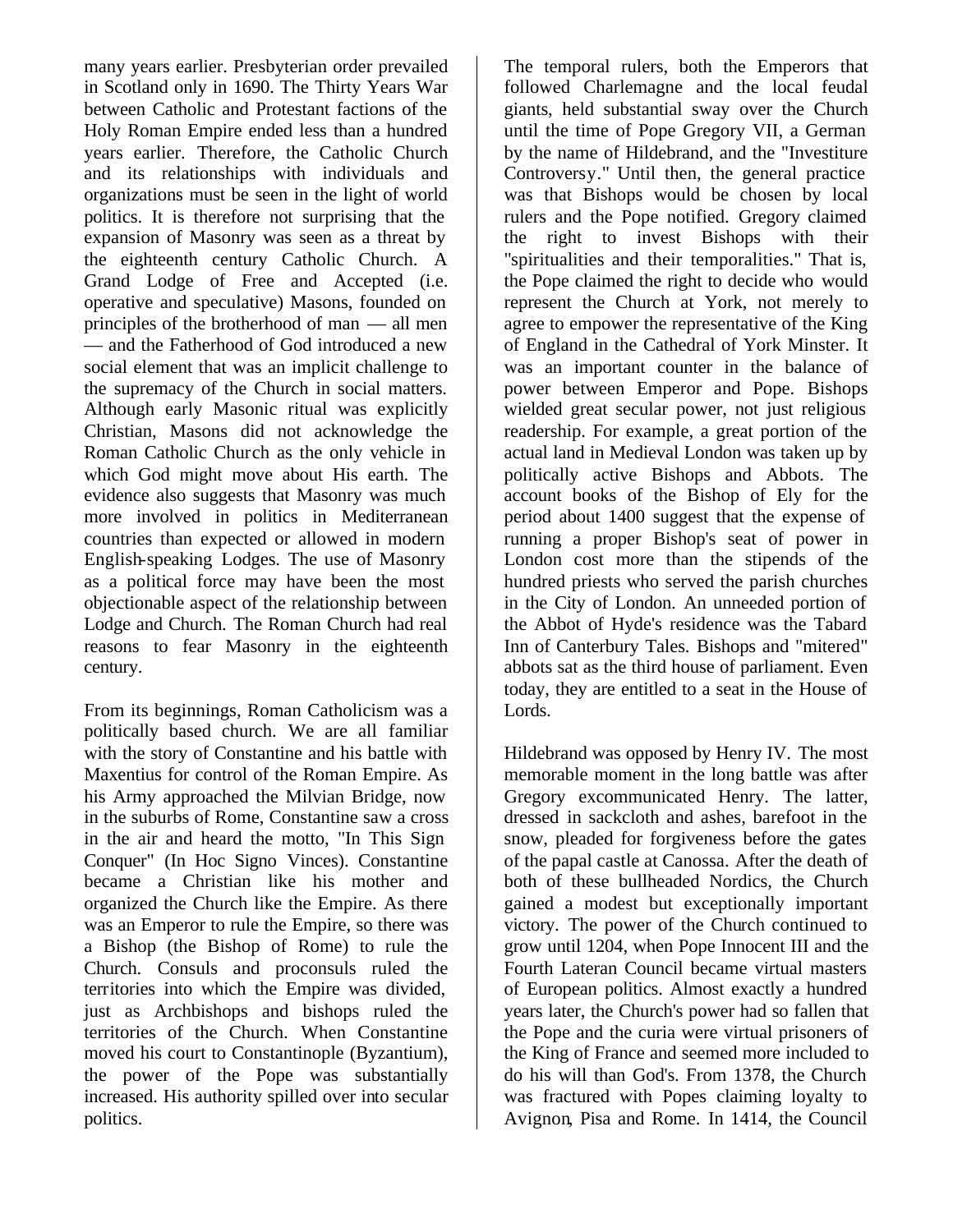of Constance declared Popes John XXIII (Baldasarro Cossa) and Benedict XIII (Pedro de Luna) deposed and installed Martin V in Rome. The church never fully recovered its political power.

The Supreme Council of the Scottish Rite has provided Masons and the public with the text of the papal letter HUMANUM GENUS of Pope Leo XIII, dated April 20, 1884, which vilifies Masonry and the "Spirit of the Age."Most ages, including our own, earn the condemnation of moralists. We need think little before we produce a long list of ills in our society which demand correction. We can be quite specific. Leo XIII was general, less specific. He makes up, however, what he lacks in specificity about Masonry with expansive claims for the Church. He equates the Kingdom of God on Earth with the Church he heads. Unfortunately, newspapers daily remind us of the failure of a variety of churches and religious leaders of a wide variety of persuasions to come up to the standards of God or even those of their own religious bodies.

Amid vague and unfounded charges, such as doing Satan's work, the real anger of Pope Leo XIII is shown toward the end of the missive. Masons, he declares, seduce people away from their proper rulers and promote usurpers. In a way, familiar to Americans, this charge is true. Certainly Washington, and a host of other organizers and achievers of American independence, were Freemasons. The same was true in Italy. Garibaldi and others were Masons and, in creating a unified Italy form a myriad of tiny kingdoms, duchies and republics, they displaced the Pope as an earthly monarch. The Papal States, once ruled by the Pope, became part of a national Italy.

Unfortunately, the Church failed to appreciate that this divestiture may have been far more beneficial to the Roman Church than maintenance of its temporal establishment. By ridding itself of the political administration of its territories, the care of its frontiers and the wars Cesare Borgia and Pope Julian II seemed to enjoy fighting, the Roman Catholic Church may now devote all its energies and resources to expressing the love of God which we see in Jesus Christ. In this endeavor, Freemasonry wishes them every success.

Freemasonry has recently come under widespread attack from religious bodies, especially in Great Britain. The Methodist Church there has forbidden use of their facilities for Masonic activities. The Synod of the Church of England has adopted a report critical of Masonry, although a critic recently called the Church of England "a stronghold of Freemasonry for more than 200 years.<sup>"1</sup> The Free Church of Scotland condemned the Fraternity, although newspaper accounts of their discussions reported that the speakers said they did not know much about Masonry. The Church of Scotland, which numbers many Masons among its ministers, condemned Masonry at its 1989 General Assembly.

Why have modern churches with histories of benign relationships with Freemasonry suddenly become frightened about the religion and ethics of the Craft?

This recent concern on the part of British churches follows the literary efforts of Stephen Knight. His "Jack the Ripper: The Final Solution", published in  $1976$ <sup>2</sup> alleged that the Ripper murders were the result of a monstrous Masonic conspiracy, involving royalty and high level government and police officials. According to Knight, the plot was designed to rescue the Duke of Clarence, oldest son of the Prince of Wales, and second in line to the throne, from an ill-advised, secret marriage to a Catholic girl living in Whitechapel, the sector of the London slums where the murders were committed. The daughter of this marriage, a Roman Catholic, was therefore third in line to the throne. The times were politically unstable, if not outright republican. If the marriage and the birth of the child were to become public knowledge, abundant tinder would be heaped upon the smoldering embers of revolution. The murders, Knight contended, were to silence the women who knew about the marriage.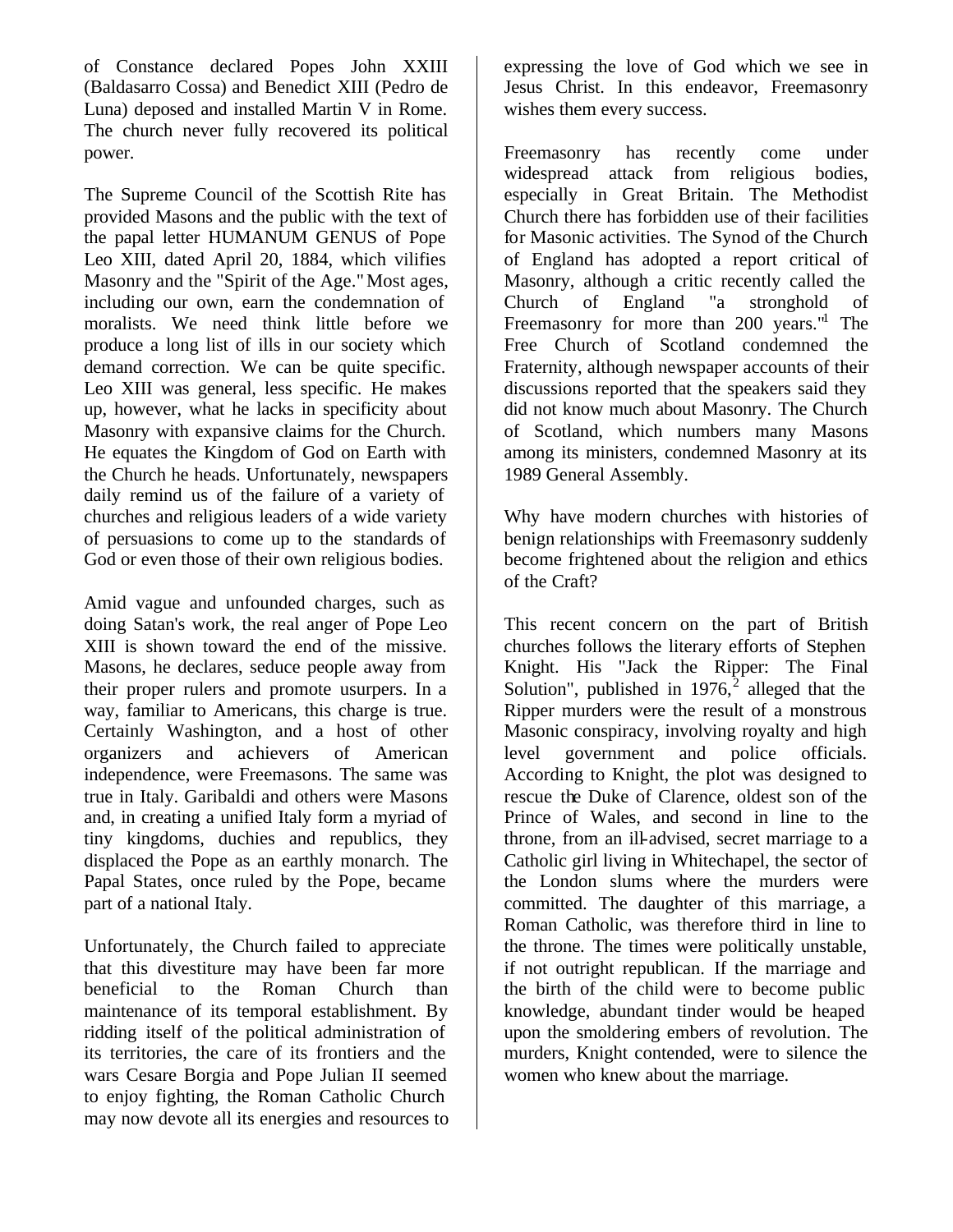Knight's attempts to prove that the victims were murdered in strict conformity with Masonic ritual are, at best, silly. His rationale of the mechanics of the murders defies logic. However, the book was scandalous enough to sell well and written well enough to create an air of paranoia with regard to the Craft.

Knight followed the success of "Jack the Ripper: The Final Solution" with "The Brotherhood",<sup>3</sup> expanding the attack on Freemasonry on a wide front. He charged that in England Masonry has corrupted law enforcement, the courts of justice, banking, employment practices and social life. These charges have vague references and cannot be verified or refuted. However, in the case of "Operation Countryman," Knight was correct to point out that a series of crimes committed in London between 1971 and 1977 had involved the collaboration of police officials and common criminals, all of whom were Masons. Personal efforts to obtain an official report on "Operation Countryman" from Scotland Yard have met with silence. The Rev. Cyril Barker Cryer, secretary of Quatuor Coronati Lodge No. 2076, advises that no government "white paper" was published.

Knight is particularly severe in the area of religion. He contends that Masonry is nothing short of Devil worship, a religion with its own distinct god, described at times as "The Great Architect of the Universe." It should be noted that the description of God as "The Great Architect of the Universe" is not a Masonic innovation, but is a representation from art of the Church of the Middle Ages.

It is unlikely that the more malignant critics of Freemasonry can ever be satisfied. Trying to cut the cloth of our ancient order to fit their tastes would certainly be a waste of time. On the other hand, we have an obligation to our Craft and to ourselves and to the dignity and demonstrable compatibility of the Craft with Christianity, Judaism and the other great religions of the world to correct those elements which were either ill-considered or which might seem to dilute our faith or offend the religious sensibilities of members of the Craft.

We should certainly be concerned about the growing number of respected Christian denominations who have, in the wake of Knight's "revelations," adopted condemnations of our Fraternity. Our churches, although they no longer have the influence in society they once enjoyed, are most important in the life and for the family of the sort of man we wish every Mason to be. Every Mason who reads the reports of these concerned denominations, especially when it is his own denomination, if he takes his church and what it does or says seriously, will be moved to judge the validity of the criticisms of the Craft by his church. Each Mason who is a member of a church which denounces the Masonic Order must decide for himself whether or not an association that uniformly preaches friendship, truth, morality and brotherly love and practices those virtues, human nature being what it is, somewhat less uniformly is compatible with the fundamentals of his faith and the claims propounded by his particular denomination. Knight's accusations are highly charged emotionally, and, human nature being what it is, a few Brethren within our ranks will be moved to leave.

As an ordained minister of the United Methodist Church, many of whose Bishops, ministers and other leaders are and have been members of the Craft, I feel that Freemasonry and Christianity are not only compatible, but that Freemasonry provides a practical means of putting into effect many of the great teachings of the Christian faith. I hope that Jewish and Muslim Brothers and those of other faiths feel the same about their religions and Masonic obligations and practices.

Is the criticism of Masonry justified? Have others whose vocation or avocation is religious leadership wondered about the meaning or significance of Masonic ritual and practice? Certainly Methodist, Episcopal and Presbyterian criticism should not be rejected without examination.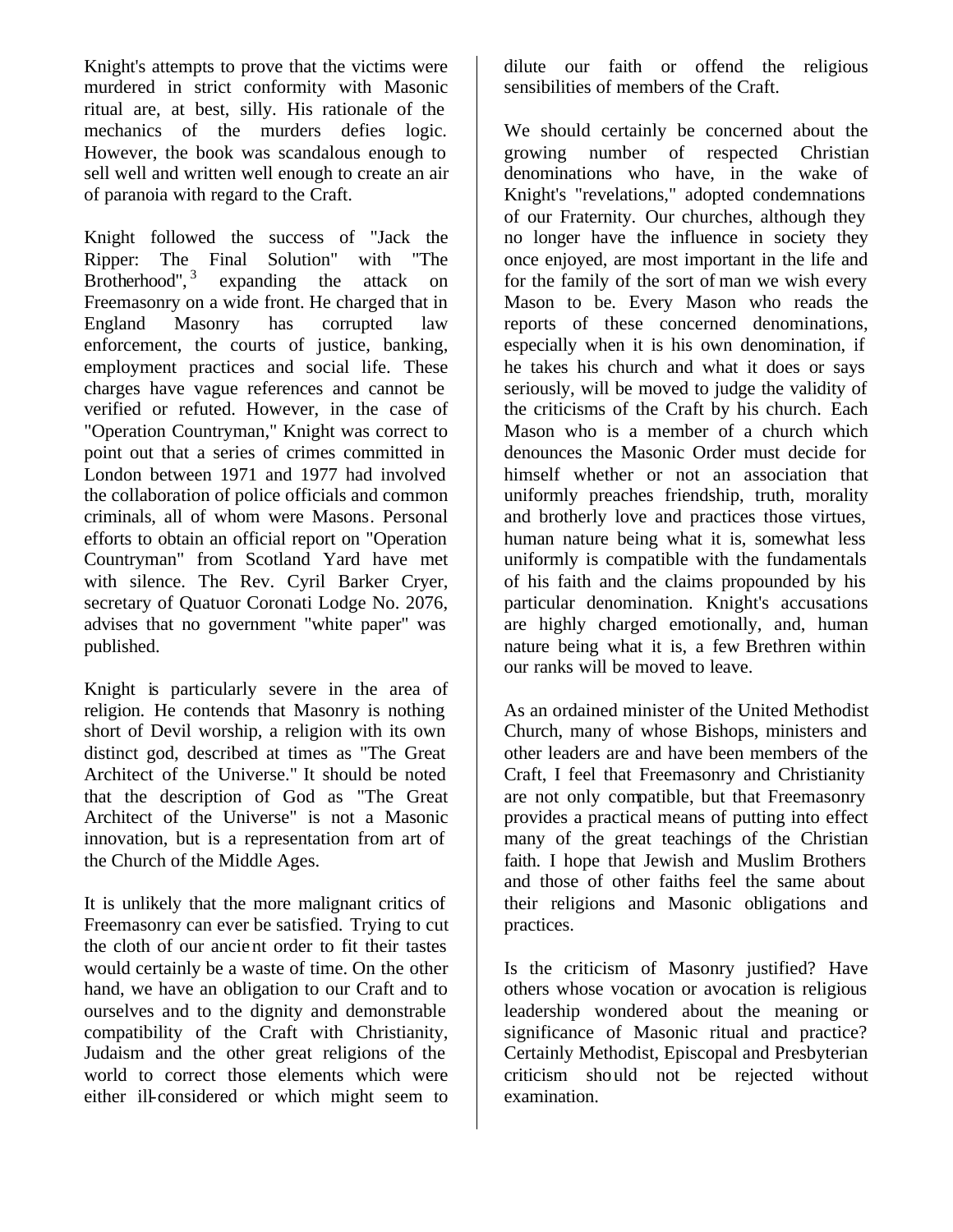Americans and Britons will remember how difficult it was for the thirteen American colonies to obtain a serious and discerning hearing for their criticisms of their relationship to the Mother Country. In the heat of that communications effort, Patrick Henry said, "Caesar had his Brutus, Charles I had his Cromwell, and George III...."When the cries of "Treason" subsided, he continued, "And George III may profit from their example. History also reminds us of the shortsightedness of Marie Antoinette and Louis XVI, as well as the false security of Czar Nicholas II.

No Mason desires a conflict between his Craft and his church or synagogue. However, churches are composed of human beings and have the capacity to be wrong. They frequently exercise that capacity, by engaging in witch hunts, the slaughter of heretics and religious wars, to say nothing of the petty imperfections of individual persons and congregations.

We are, therefore, under no moral or logical compulsion to change anything just because a group of mortals, albeit a church, so decrees. However, we should not hesitate to amend our ritual, our rules or our accustomed practices where such amendment will bring us closer to the principles of Masonry or tend to make instruction in and the practice of Masonry more effective. If the current controversy prompts us to a beneficially critical look at ourselves, our antagonists have done us a great favor. If the questions raised send us back, as Christians, to the Bible and to a study of the theory and practice of our own denominations as well as to examination of our ritual and the assumptions upon which the ritual is built, we will be better Christians as well as better Masons.

What are the specific criticisms churches level against Masonry? The Church of England and the action of its General Synod at York in the summer of 1987 may give us the clearest picture. The report "Freemasonry and Christianity — Are They Compatible?" was published in June. A month later, it was debated and adopted. Chaired by Dr. Margaret Hewitt,

the committee included two Freemasons. Here are their conclusions:

- 1. Masonic rituals contain elements of worship.
- 2. Masonry promotes the concept of salvation by works.
- 3. JAHBULON, "the name or description of God which appears in all the rituals," is blasphemous because it is an amalgam of pagan deities. In effect, use of the term is taking God's name in vain.
- 4. Christians, who should proclaim the name and nature of God, should not keep such knowledge secret within the lodge.
- 5. Christians should not swear on the Bible to keep secrets when they do not know what those secrets will be.
- 6. Underlying these specific objections is the general objection, set forth with vigor by Stephen Knight, that Masonry is a religion.

Three parties in the Church of England, who are usually on terms of virulent confrontation with each other, united to condemn Masonry: Fundamentalists, Feminists and the High Church party.

How do we respond to their criticism? If the Reformation taught us anything, it is that such questions cannot be answered for us by others. We must follow the Holy Spirit as closely as we can, weigh the evidence and do what conscience demands. For example, it is argued that Masonry teaches salvation by works. This phrase invokes a theological struggle that goes back to the Middle Ages. Some church leaders argue that we could not only earn our way into heaven by good works.

Even more interesting was the notion that if some did more than was required, excesses of good works, by saints for example, could be put into a treasury and drawn on by those who needed them. To fabricate an extreme case, Al Capone's family could make arrangements, usually by paying cash, for good deeds to be transferred to his account. Luther read Romans 5 and became convinced that we are saved by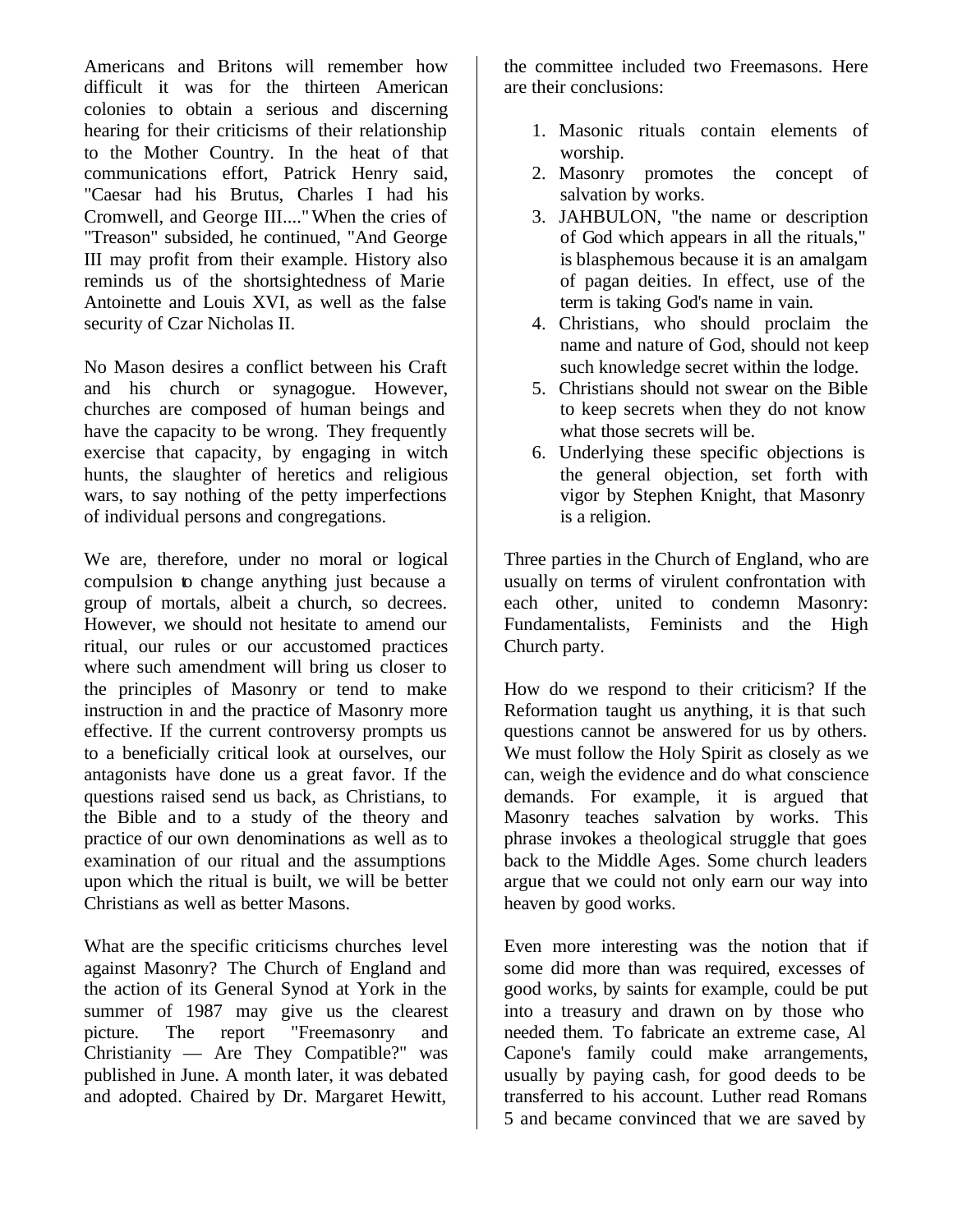faith in Jesus Christ alone. John Calvin, whose route was more complicated, reached the same conclusion. Other Reformers agreed. Calvin said that the way to salvation is to renounce the Covenant of Works, the idea that we can earn our way into heaven, commit ourselves to Jesus Christ and bring forth fruits worthy of repentance. Good works is an important part of Christian salvation. The Epistle of James points out that "faith by itself, if it is not accompanied by deeds, is dead." Similarly, Revelation says, "The dead were judged according to what they had done as recorded in the books [of life]." I explained to a Catholic friend that Masonry simply used ritual to urge men to enjoy the benefits of morality and goodness. At York, the Archbishop of York said, that to use words like "heresy" and "blasphemy" was to judge Freemasonry by inappropriate standards. "I am much more disturbed by prying Christians who want to make everything conform to their own truth than by groups of well-meaning and charitable who enjoy meeting together and dressing up, or down, as the case may be."

Perhaps Masonry has a phrase that describes how we should react to the conflict between Masonry and those churches who have declared their enmity: "Take due notice thereof, and govern yourself accordingly."